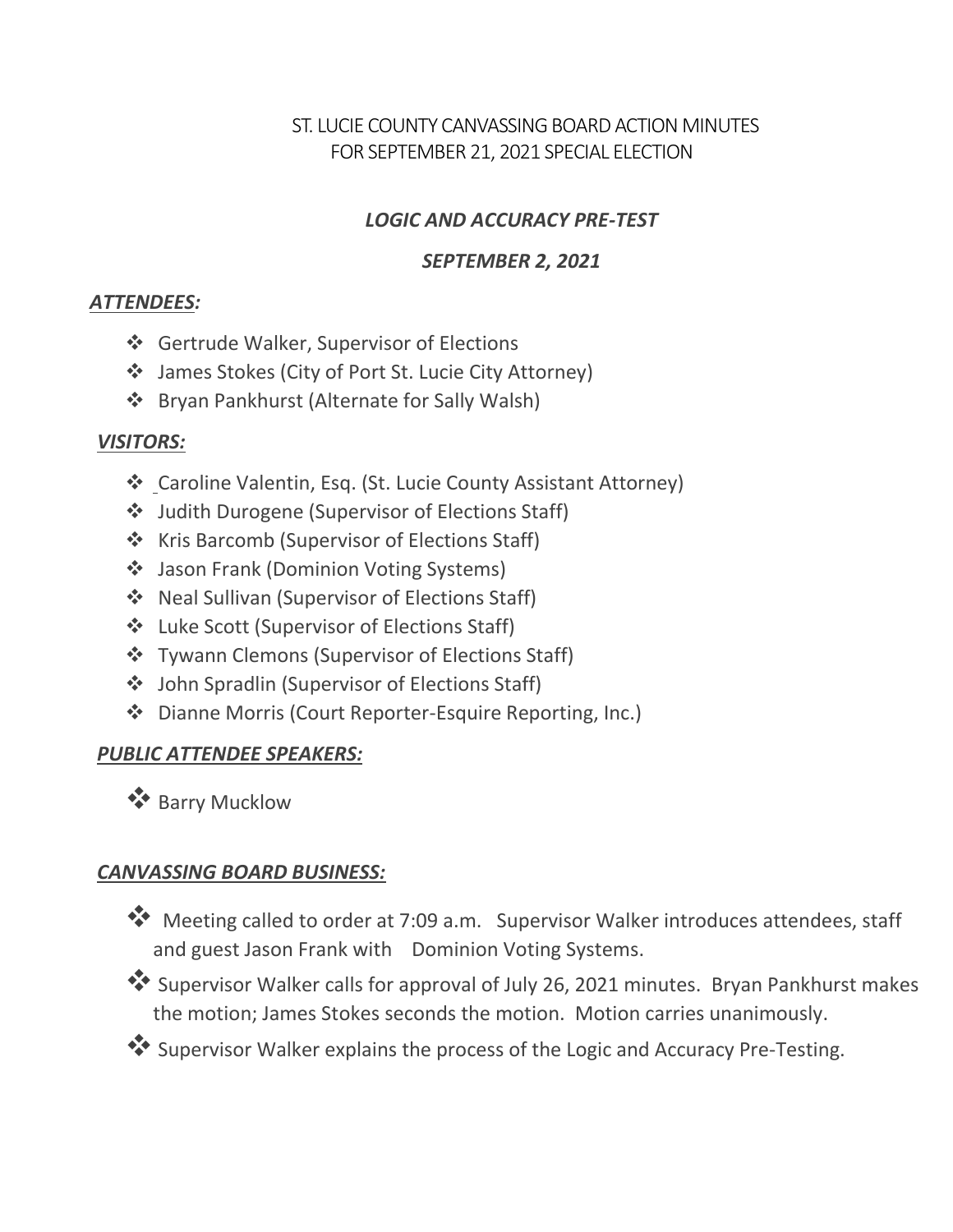Board randomly picks three precincts. Precinct 53 chosen by Bryan Pankhurst; Precincts 38 and 73 chosen by James Stokes.

Supervisor Walker calls for public comment; no comments made.

Seals broken. Seal #'s: Precinct 38, Unit A, 0252704: Precinct 38, Unit B, 0252705; Precinct 53, Unit A, 252735; Precinct 53, Unit B, 0252736; Precinct 73, Unit A, 0252765; Precinct 73, Unit B, 0252766.

\*\* Board signs Zero Report. Test run begins. Test run is completed. Board signs tape printouts. Board signs off on Zero Report.

 Seals broken on Early Voting units. Seal #'s: Precinct 38, Unit A, 0532247; Precinct 38, Unit B, 0532246; Precinct 53, Unit A, 0532249; Precinct 53 Unit, B, 0532248; Precinct 73, Unit A, 0499340; Precinct 73, Unit B, 0499339.

\*\* Board signs Zero report.

Barry Mucklow addresses Supervisor Walker with the following questions:

- 1. What is the hardware model of the machines that are being used in this election?
- 2. What version of software is being used in these machines?
- 3. Is the machine configured to connect to a local area network otherwise known as a LAN or WAN?
- 4. Does the machine or do these machines connect to the network automatically or is it a manual function? Can the public be shown how that works if that is the case?
- 5. Do election results get reported through an external server or within the Supervisor of Elections own IT infrastructure?
- 6. Are the protocols transferring the results data encrypted or unencrypted?
- 7. Is there any way to obtain a copy of the packet captures or PCAPs from this testing exercise?
- Test run completed. Board signs tape printouts. Board signs results.
- Early Voting unit seal #'s: Civic Center, Unit A, 0532319; Civic Center, Unit B, 0532318; Community Center, Unit A, 0532315; Community Center, Unit B, 0532320; Paula A. Lewis Library, Unit A, 0532317; Paula A. Lewis Library, Unit B, 0532316
- DRS Scanners tested. Scanner 1, Serial #9002884-26; Scanner 3, Serial #9002759-26; Scanner 5, Serial #GF306131; Scanner 6, Serial #GF306263.
- Scanners tested; Board signs results.